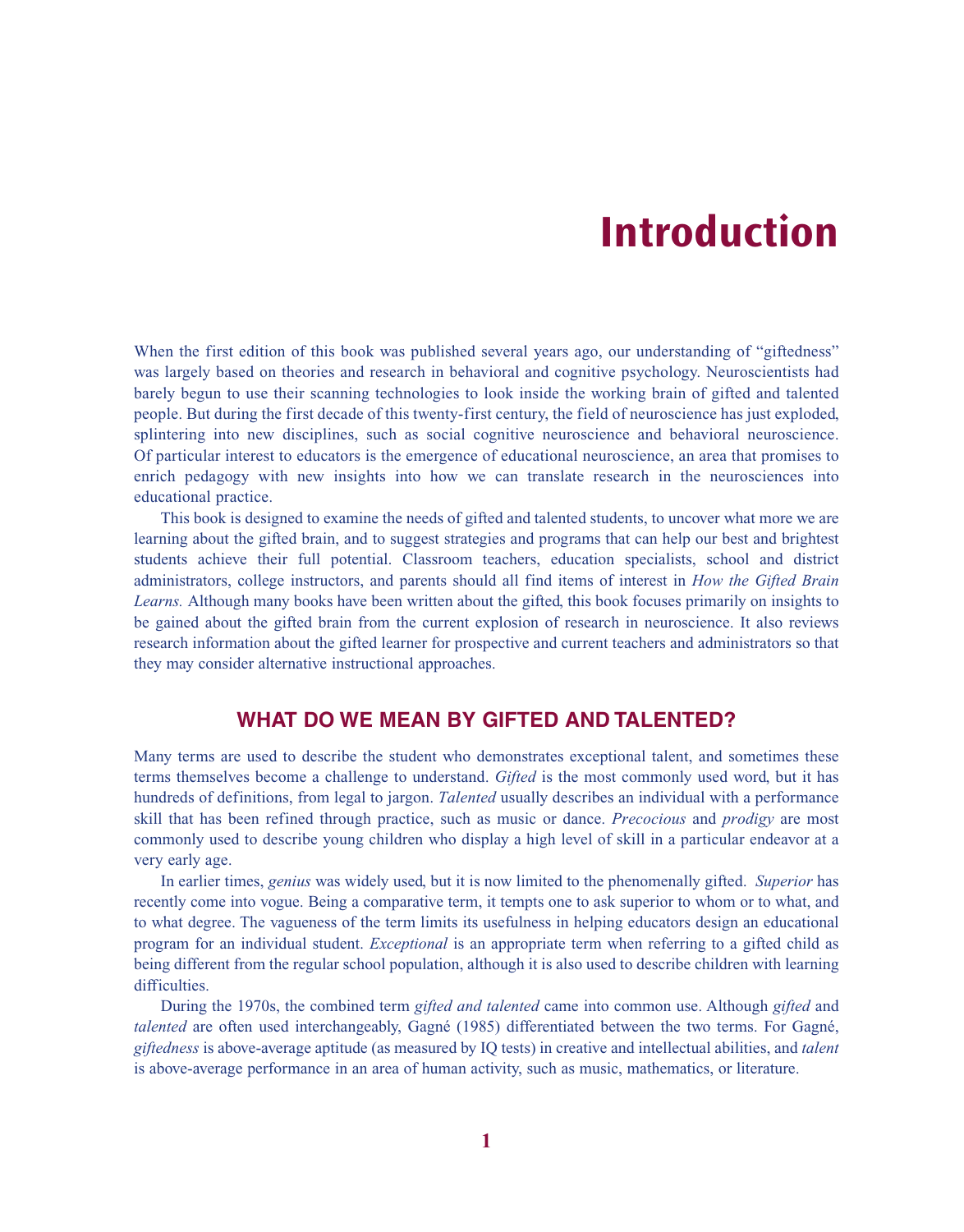#### **2**———*How the Gifted Brain Learns*

In recent years, most researchers have moved away from defining *giftedness* solely in terms of IQ tests and have broadened its usage to include the characteristics of giftedness, such as creativity and motivation. Some definitions also consider the person's contributions to culture and society. People from diverse cultural and ethnic backgrounds may display their gifts and talents in ways that are recognized and valued by their own culture, but these individuals may not be recognized or valued by other cultures. Characteristics of gifted and talented children from across different ethnic groups have some common indicators (e.g., problem-solving ability, intense interest, and motivation) but each ethnicity has distinct and unique behavioral attributes. As a result, one of the greater concerns in the field of gifted education is the realization that gifted children from diverse cultural backgrounds, or who have some type of learning disability, will not be recognized as gifted in our schools.

The U.S. government added its own definition of giftedness in the No Child Left Behind Act of 2004. In Title IX, A, (22), gifted and talented students are defined as those "who give evidence of high achievement capability in areas such as intellectual, creative, artistic, or leadership capacity, or in specific academic fields, and who need services or activities not ordinarily provided by the school in order to fully develop those capabilities."

Given the various interpretations of the terminology used to describe students of high ability, I had to decide on a working definition that would be meaningful for all readers. For the purposes of this book, then, I use the term *gifted* to be an inclusive one in that it comprises high intellectual ability in academic areas as well as high levels of ability in areas of performance, such as music, theater, and dance. My simple definition is that a gifted person demonstrates (or has the potential for demonstrating) an exceptionally high level of performance in one or more areas of human endeavor. Not all readers may agree with this definition, and

For the purposes of this book, a gifted person is defined as one who demonstrates an exceptionally high level of performance in one or more areas of human endeavor.

some may object that using it as an inclusive term deemphasizes the importance of talent. That is certainly not my intent, which I think will become clear as one reads the book. However, to avoid any misinterpretation, and because the combined term is so widespread, many references to gifted and talented will be found in the text.

#### **Myths and Realities About Giftedness**

Myths abound about the nature of giftedness, largely because public schools have not really had the resources to fully and accurately identify the gifted and to understand their needs. A prevailing notion for many years in public education has been that these students can take care of themselves and learn a great deal on their own. Consequently, schools have concentrated on providing a broad curriculum for mainstream students and then devoting a significant portion of remaining resources to students with learning difficulties. Little has been left over to identify or support the gifted, despite federal and state mandates to do so.

We are slowly gaining a greater understanding of the idiosyncracies of gifted children and the implications for parenting and teaching them. But to be successful at this, we must dispel the myths and look to credible research about the realities of being gifted and talented. The following list summarizes some myths and realities regarding gifted children (NAGC, 2009). Several of the topics are discussed in greater detail throughout the book.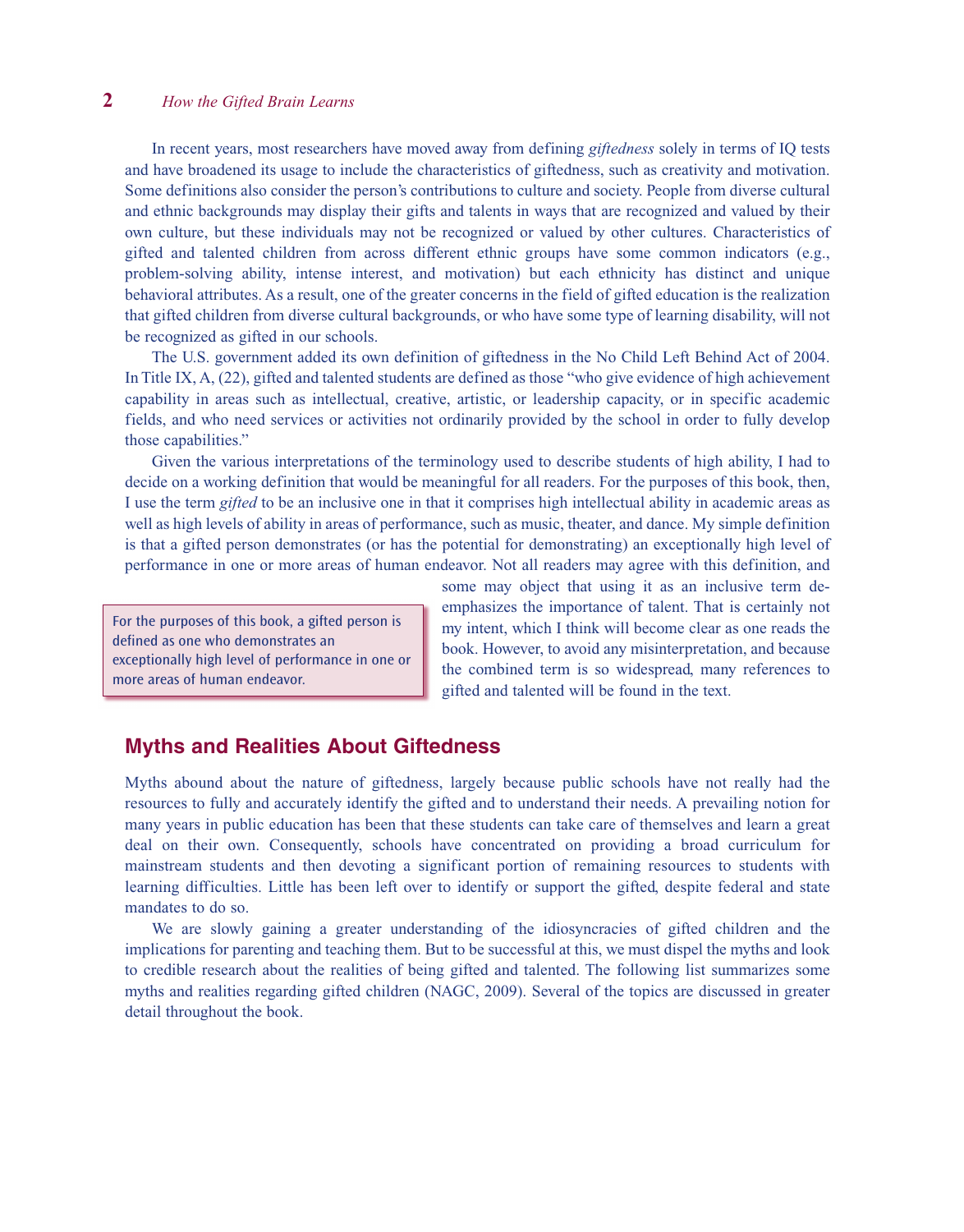| Myth #1: Little is really known about how we learn.<br>So how can we know about the gifted brain?                                                                                                                   | <b>Reality:</b> Research is providing a deeper<br>understanding of how the human brain learns,<br>including insights into the phenomenally gifted brain.<br>See Chapter 1.                                                                                                                                                                                     |
|---------------------------------------------------------------------------------------------------------------------------------------------------------------------------------------------------------------------|----------------------------------------------------------------------------------------------------------------------------------------------------------------------------------------------------------------------------------------------------------------------------------------------------------------------------------------------------------------|
| Myth #2: Academically gifted students have general<br>intellectual power that makes them gifted in all areas.                                                                                                       | <b>Reality:</b> Giftedness tends to be specific to a given<br>domain of learning. Children can be gifted in one<br>area and learning disabled in another. See Chapter 4.                                                                                                                                                                                       |
| Myth #3: Gifted refers just to academic ability, but<br>talented refers to high ability in music and the arts.                                                                                                      | <b>Reality:</b> There is no justification for this distinction.<br>The domains of excellence are merely different, and<br>in many cases the words can be used interchangeably.<br>See Chapter 1.                                                                                                                                                               |
| Myth #4: Gifted students have lower self-esteem<br>than nongifted students.                                                                                                                                         | <b>Reality:</b> The majority of studies indicate that gifted<br>students have a somewhat higher level of self-esteem<br>than nongifted. However, they are at risk for isolation<br>and loneliness, and they can become arrogant. See<br>Chapters 1 and 4.                                                                                                      |
| Myth #5: Giftedness in any domain requires a<br>high IQ.                                                                                                                                                            | <b>Reality:</b> There is little evidence that giftedness in<br>music or art requires an exceptional IQ. Moreover, IQ<br>tests measure a narrow range of ability. See Chapters<br>1 and 7.                                                                                                                                                                      |
| Myth #6: Acceleration options, such as grade<br>skipping, early entrance, and early exit, tend to be<br>harmful for gifted students.                                                                                | <b>Reality:</b> Although it is important to consider the<br>social and psychological adjustment of every student,<br>there is little evidence that acceleration options are in<br>any way detrimental. See Chapter 2.                                                                                                                                          |
| <b>Myth #7:</b> Cooperative learning in heterogeneous<br>groups provides academic benefits to gifted students<br>and can be effectively substituted for specialized<br>programs for academically talented students. | <b>Reality:</b> Recent studies show that gifted students<br>receive greater academic benefit from being grouped<br>with other gifted students. Cooperative learning can<br>be a useful strategy, but it is not a replacement for<br>specialized programs for academically talented<br>students, such as new courses or acceleration options.<br>See Chapter 2. |
| Myth #8: Giftedness is inborn, or giftedness is<br>entirely the result of hard work.                                                                                                                                | <b>Reality:</b> True giftedness results from both genetic<br>predispositions and hard work. See Chapter 1.                                                                                                                                                                                                                                                     |

*(Continued)*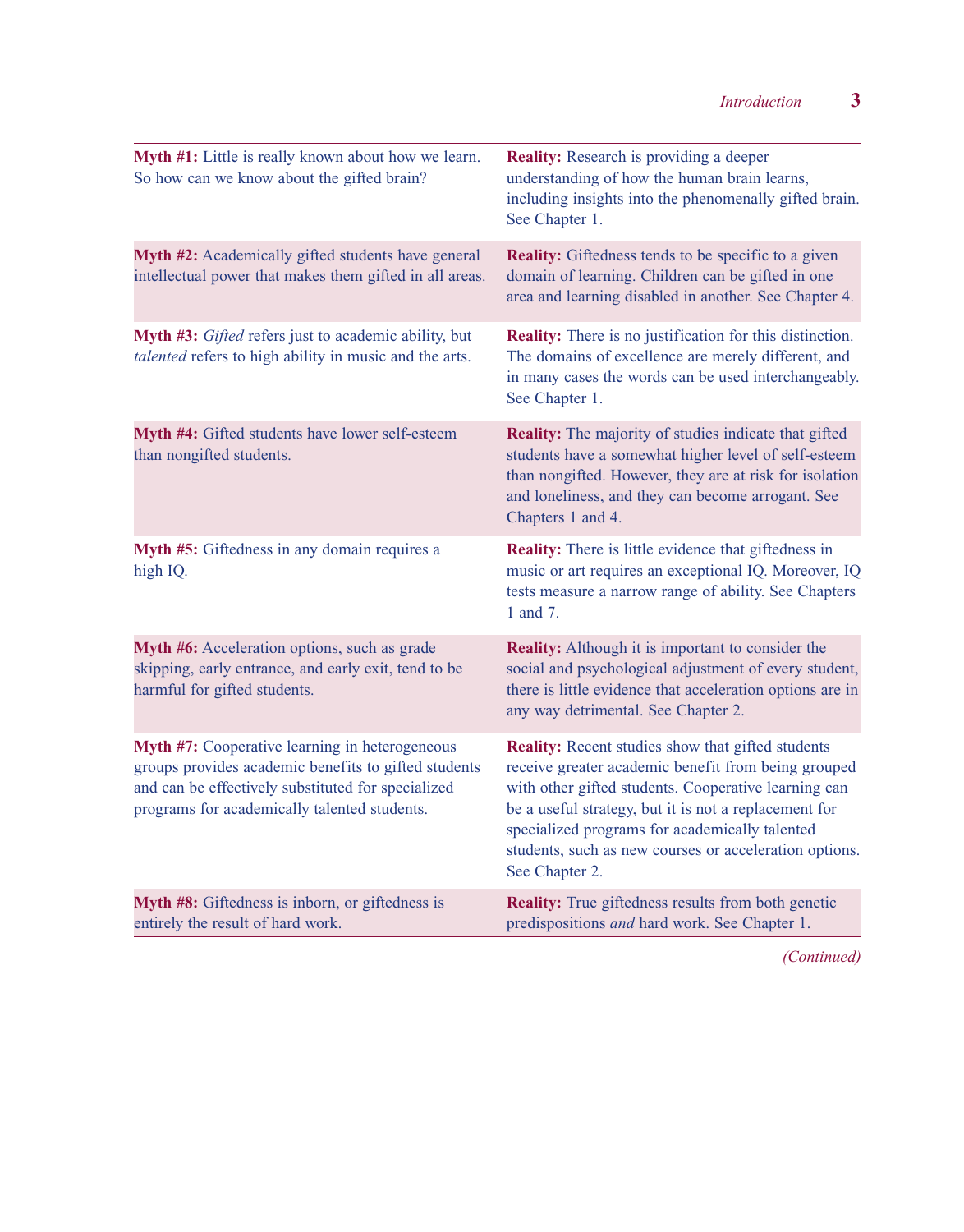#### **4**———*How the Gifted Brain Learns*

(Continued)

| Myth #9: Creativity tests are effective means of<br>identifying artistically gifted and talented students.                       | <b>Reality:</b> Creativity tests measure problem-solving<br>and divergent thinking skills, but have not proved<br>valid in predicting the success of students with high<br>abilities in the visual arts. See Chapters 1, 7, and 8.                                                  |
|----------------------------------------------------------------------------------------------------------------------------------|-------------------------------------------------------------------------------------------------------------------------------------------------------------------------------------------------------------------------------------------------------------------------------------|
| Myth #10: Pushy parents who drive their children to<br>overachieve create gifted children.                                       | <b>Reality:</b> Gifted children are usually pushing their<br>parents, who are trying to accommodate and nurture<br>them. However, some parents do try to live<br>vicariously through their children and lose sight<br>of the child's emotional well-being. See<br>Chapters 2 and 3. |
| Myth #11: Early reading and writing skills should<br>keep pace with each other.                                                  | <b>Reality:</b> Although this is a commonly held belief,<br>there is no relationship between reading and writing<br>skills in the development of young talented children.<br>See Chapter 5.                                                                                         |
| Myth #12: All children are gifted, and there is no<br>special group of children that needs enriched or<br>accelerated education. | <b>Reality:</b> Although all children have strengths and<br>weaknesses, some have extreme strengths in one or<br>more areas. Extreme giftedness creates a special<br>education need the same way that a learning<br>disability does. See Chapters 2 and 4.                          |
| Myth #13: Highly gifted children go on to become<br>eminent and creative adults.                                                 | <b>Reality:</b> Many gifted children, even prodigies,<br>do not become eminent in adulthood, and many<br>eminent adults were not prodigies. See<br>Chapters 1, 4, 5, and 7.                                                                                                         |

Source: NAGC, 2009.

## **GIFTED AND TALENTED PROGRAMS IN TODAY'S SCHOOLS**

Because some parents and educators believe that truly gifted children will remain gifted and fulfill their educational needs on their own, schools have historically done little to identify and encourage the gifted. As a result, potentially gifted students have gone through school without their gifts ever being recognized. This has been a long-standing problem as history will attest. Sir Isaac Newton was considered a poor student in grammar school. He left at age 14, was sent back at 19 because he read so much, and graduated at Cambridge without any distinction whatsoever. The poet Shelley was expelled from Oxford; James Whistler and Edgar Allen Poe were both expelled from West Point. Charles Darwin dropped out of medical school, and Edward Gibbon, the noted British historian, considered his education a waste of time.

Gregor Mendel, founder of the science of genetics, flunked his teacher's examination four times in a row and finally gave up trying. Thomas Edison's mother withdrew him from school after 3 months in the first grade because his teacher said he was "unable to perform." Winston Churchill ended up last in his class at the Harrow School. Albert Einstein found grammar school boring. It was his uncle, showing the boy tricks with numbers, who stimulated his interest in mathematics. For a long time and in many places, traditional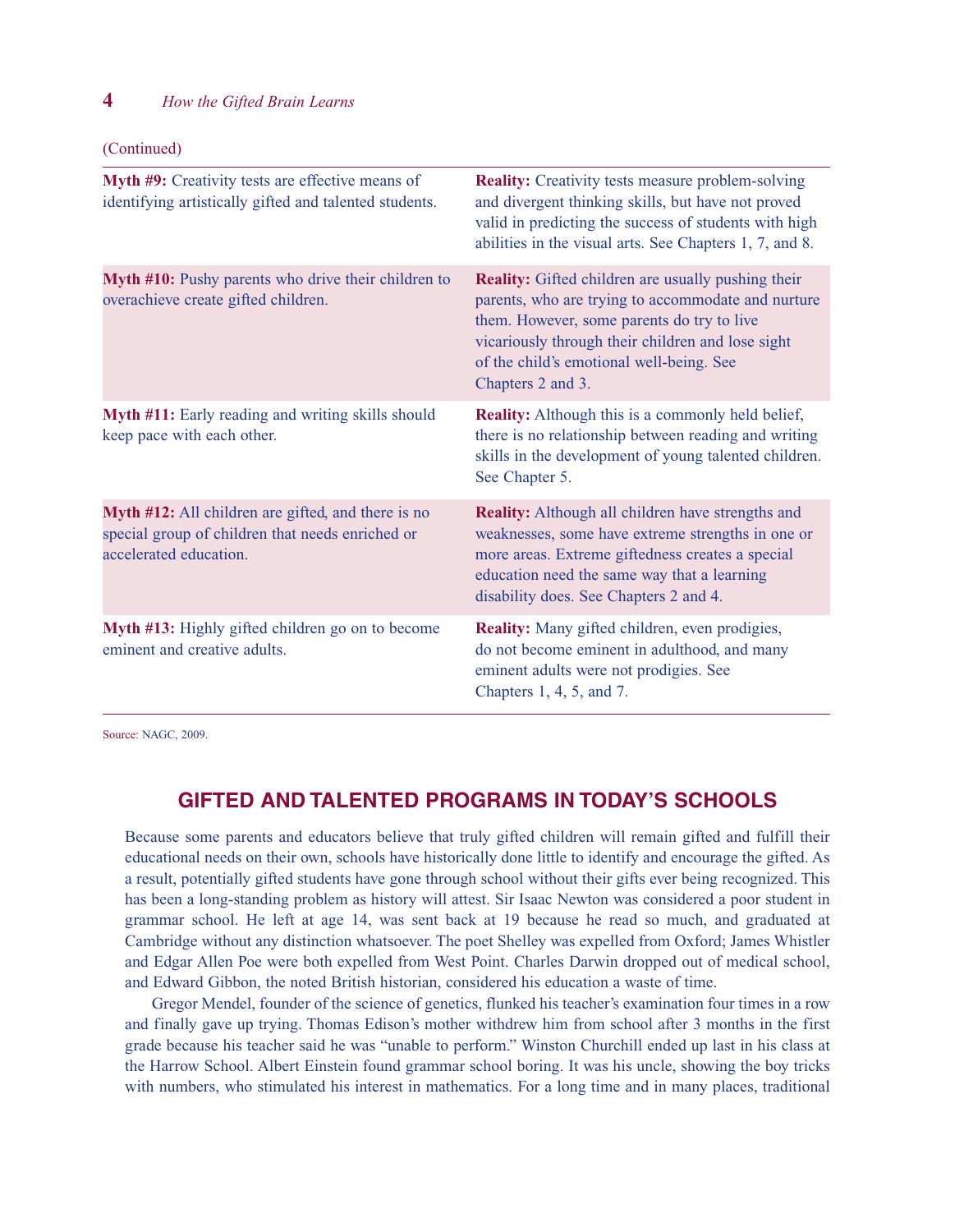academic programs have often been poorly suited to humans of extraordinary potential. One is left to wonder how many Edisons did not survive their educational experiences.

Our society has not given the same attention to the education of the gifted as it has given to other special groups. For example, we spend millions every year for the mentally handicapped. But, too often, children of superior intellect spend their time in a commonplace school, assimilating a curricular diet far below their potential. Thus, gifted children pose one of our greatest present-day problems, beginning in the home and ultimately becoming a concern of the school. Teachers at all grade levels have the responsibility to recognize and plan for the needs of the gifted.

Currently, the process of identifying gifted students and the programs designed to address their needs vary greatly by grade level and school district. Gifted students who are not identified and served by these programs are not likely to ever have their needs fully met while in school. The loss

Our society has not given the same attention to the education of the gifted as it has given to other special groups.

of such potential is a serious blow to society as well as to the student and teacher. The student never feels fulfilled, loses self-esteem, and lacks direction. The teacher, meanwhile, is faced with student boredom, underachievement, and a litany of discipline problems that could have been avoided. One purpose of this book is to examine the current state of programs for the gifted and to suggest what we might do to make them better serve the gifts and talents of all students.

## **A Word About Elitism**

Some parents, educators, and politicians object to any special programs for gifted children on the grounds of *elitism.* This word has acquired the negative connotations of snobbishness, selectivity, and unfair special attention at a time, critics say, when we should be emphasizing egalitarianism. Even some educators believe this notion of elitism has only been encouraged by federal efforts that emphasize increasing resources for less able students but do little to enhance programs for our most able students.

The reality is that gifted students are elite in the sense that they possess skills to a higher degree than most people in their class. The same is true for professional athletes, musical soloists, inventors, or physicians. Parents and schools must provide children with equal opportunity, not equal treatment. Treating all students as though they learned exactly the same way is folly. Therefore, schools have a responsibility to challenge gifted students to their fullest potential while, at the same time, challenging those who cry elitism to rethink the true meaning of the word and the real purpose of education.

## **ABOUT THIS BOOK**

The serious problems of the twenty-first century (e.g., dealing with climate change, protecting the environment, and managing population growth) will require the concerted efforts of our best minds. Thus, more attention needs to be given to clarifying what constitutes a comprehensive and effective gifted program and what steps schools can take to ensure a broad and rich variety of educational experiences for our most gifted students.

#### **Questions This Book Will Answer**

This book will answer questions such as these:

- How different are the brains of gifted students from those of typical students?
- What kinds of strategies are particularly effective for students with specific gifts?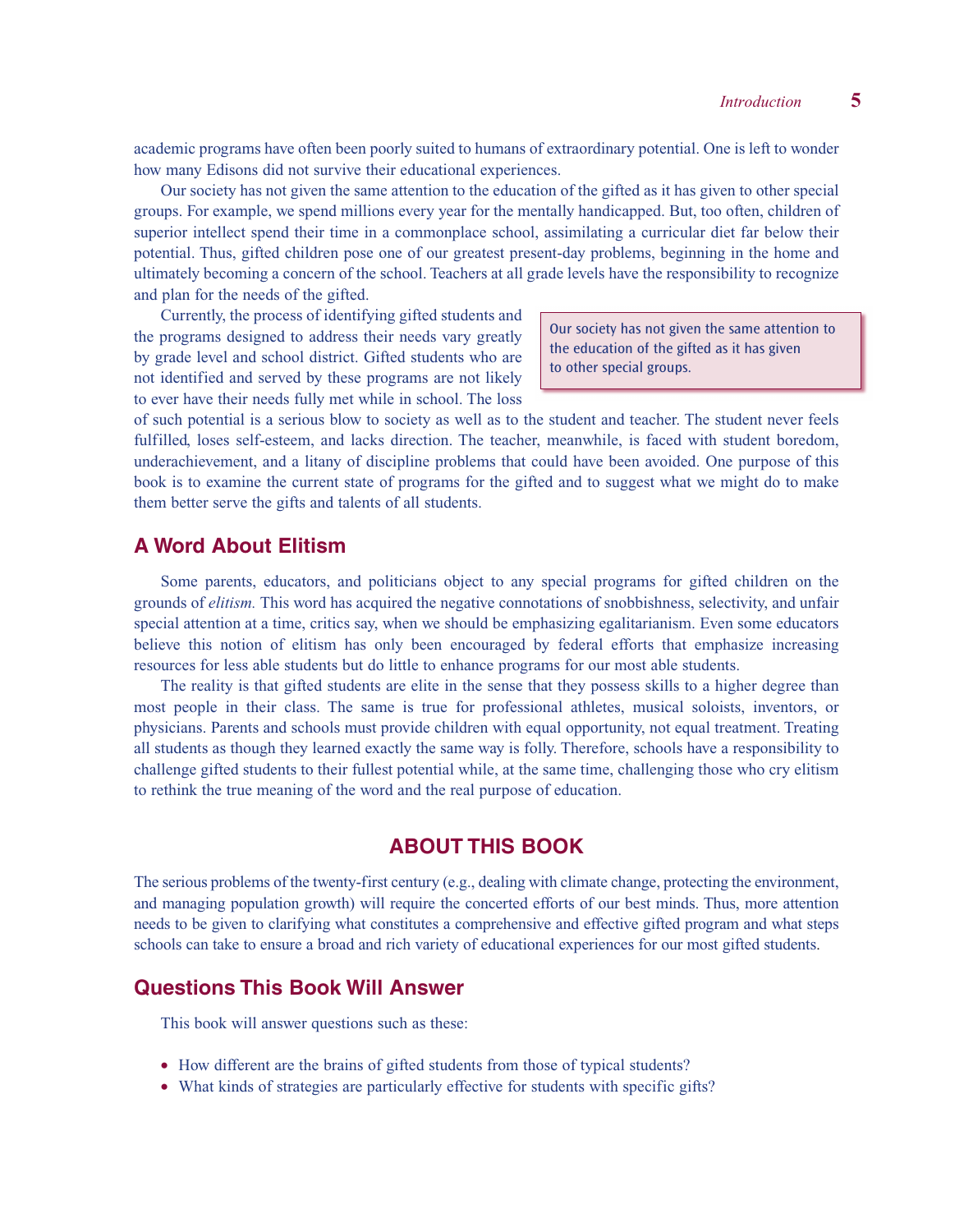- What progress is brain research making in discovering the nature of intelligence and giftedness?
- Will brain research help us identify potentially gifted students sooner and more accurately?
- Are schools adequately challenging gifted students today? If not, what can we do about it?
- How can improving programs for the gifted and talented benefit other students?
- What can we do to identify and help gifted students who are underachievers?
- How can we identify students who are both gifted and learning disabled, and how can we help them?
- What insights are we gaining about students who are gifted in language, mathematics, and the arts?
- What progress are we making in identifying underrepresented minorities for gifted programs?

#### **Chapter Contents**

**Chapter 1. What Is a Gifted Brain?** This chapter looks at various conceptual schemes (e.g., psychological, socio-emotional) that attempt to define the nature of intelligence and giftedness. Of particular interest is the discussion over the long-standing debate about whether nature (i.e., genetic programming) or nurture (i.e., environment and upbringing) has greater impact on talent development. Several current models of giftedness are explained as well as a review of what current researchers suggest are the characteristics that gifted individuals are likely to display.

**Chapter 2. Challenging the Gifted Brain.** Here we examine specific suggestions for designing curricular and instructional strategies that are more likely to challenge the gifted brain. Because many teachers are faced with addressing the needs of gifted students within the context of the inclusive classroom, this chapter focuses on the concept of differentiated curriculum. Also discussed are acceleration, curriculum compacting, grouping formats, and other techniques that have been successful in developing the talents of gifted students.

**Chapter 3. Underachieving Gifted Students.** In this chapter, we investigate the various symptoms, causes, and types of underachievement in gifted students. A somewhat overlooked area of gifted education, this chapter presents ways of identifying these students and suggests strategies for reversing underachievement. Particular attention is paid to the growing number of underachieving minority students and to ways for addressing their needs.

**Chapter 4. The Twice-Exceptional Brain.** Although the notion that a person can be both gifted and learning disabled may seem strange, this chapter examines the twice-exceptional student. The difficulties of identifying these students along with some of the more common combinations of giftedness and learning disabilities are discussed—for example, gifted children with attention-deficit hyperactivity disorder or autism.

**Chapters 5, 6, and 7. Language, Mathematical, and Artistic Talent.** These chapters deal with attempts to understand the nature of giftedness in three specific areas: language, mathematics, and the arts, respectively. As scientific evidence accumulated over the last few decades suggesting that the human brain is pre-wired for language, mathematics, and artistic capabilities, research resources were directed toward investigating the cerebral nature of these activities. Consequently, we include these areas because they currently have the largest base of research studies among all the school disciplines. Furthermore, there is little evidence at this time to indicate that the brain is specifically wired for science, economics, or history. According to current thinking, it is more likely that high ability in these areas results from high ability in one or more of the pre-wired areas (e.g., mathematics for science, and language for history) coupled with intense personal interest in, say, scientific phenomena or historical events.

**Chapter 8. Putting It All Together.** Finally, this chapter suggests some ways of identifying gifted children and setting up a learning environment where gifted students, along with their classmates, can excel in the inclusive classroom. The effectiveness of current programs to aid gifted students in elementary and secondary schools is also discussed.